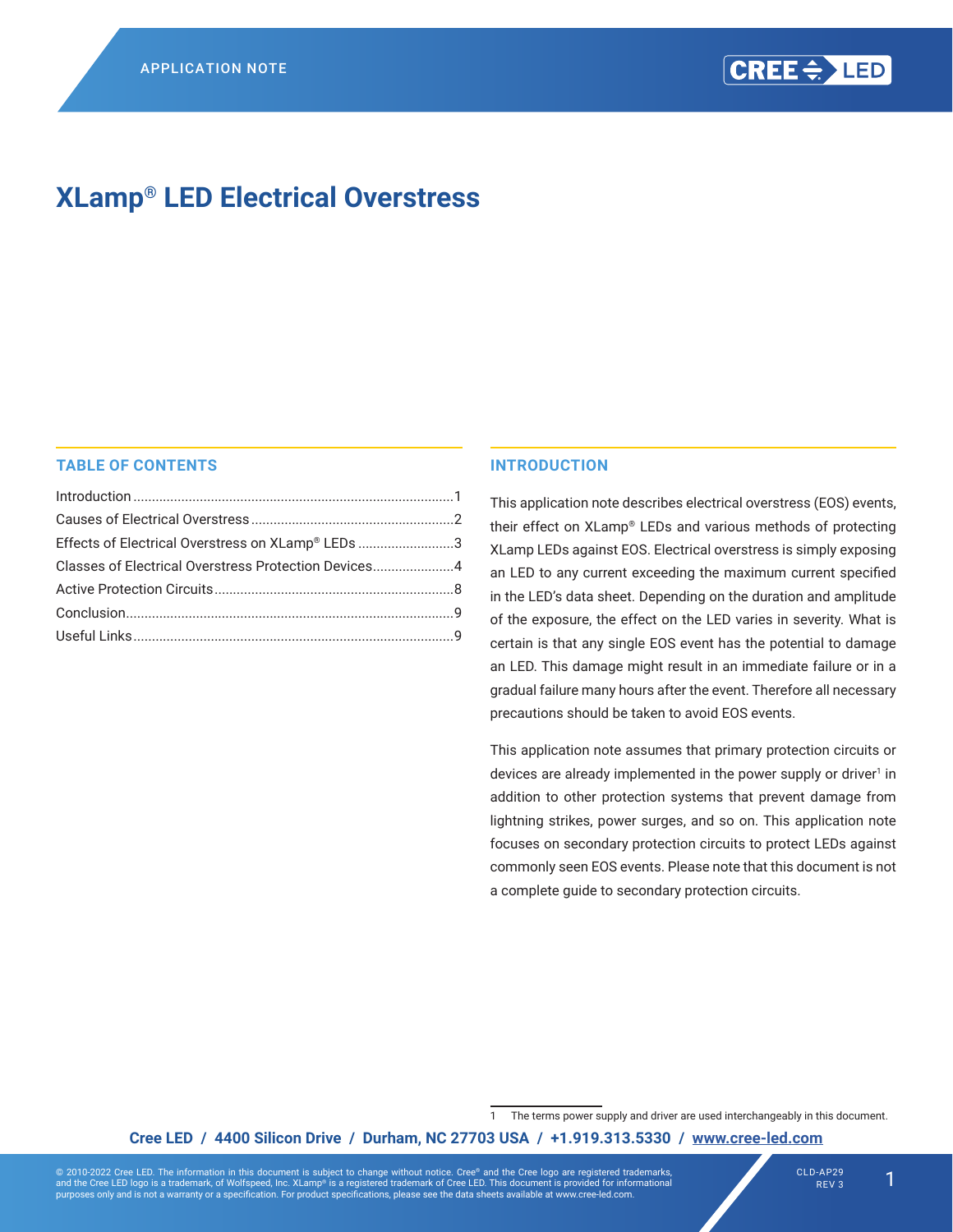#### <span id="page-1-0"></span>**CAUSES OF ELECTRICAL OVERSTRESS**

The most common causes of electrical overstress of LEDs are described below.

#### **1. ESD events**

ESD is a widely recognized hazard during manufacturing, shipping and handling of many semiconductor devices, including LEDs. Nearly all XLamp LEDs contain ESD protection devices and are classified as class 2 in the MIL‑STD‑883 Human Body Model, meaning they survive ESD events up to 2 kV. Although XLamp LEDs have protection, it is still possible to induce EOS damage due to ESD events if proper handling procedures are not followed. One troublesome aspect of ESD events is that they sometimes do not cause an immediate catastrophic failure. Instead, these latent failures become catastrophic hundreds or thousands of hours after the ESD event.

#### **2. Transient over-current events**

Transient over-current events subject one or more LEDs to current that is higher than the maximum rated current on the LED data sheet, either directly through high current or indirectly through high voltage. These events are transient, meaning they happen for a short period of time – typically less than one second. They are sometimes referred to as surges or spikes, such as a "current spike" or "voltage spike."

An over-current event that occurs during the initial time period when the LED turns on is commonly referred to as inrush current. This effect is typically caused when the capacitors in a driver circuit are initially energized. An overshoot can be seen by observing the output current to the LED. One way to avoid this problem is to implement a soft-start algorithm to control how quickly the capacitors are charged and avoid instantaneous surges in current. A comparison of the outputs from two different drivers with and without soft-start are shown *Figure 1: Inrush current with overshoot* in [Figure 1](#page-1-1) and [Figure 2](#page-1-2).



<span id="page-1-2"></span><span id="page-1-1"></span>Another common over-current event is known as hot-plugging. This can happen when an LED is plugged into an energized power supply that has the output voltage at a level greater than the forward voltage for the LED load. For example, if a single LED normally has a forward voltage of 3 V at 350 mA, and the output of the power supply is floating at 24 V with no load, it is possible for a surge current to flow  $\mathbf{r}$  supply reacting current-limiting circuitry reacts. Figure 3 is point. Figure 3 in  $\mathbf{r}$ through the LED until the supply's current-limiting circuitry reacts. [Figure 3](#page-2-1) illustrates this point.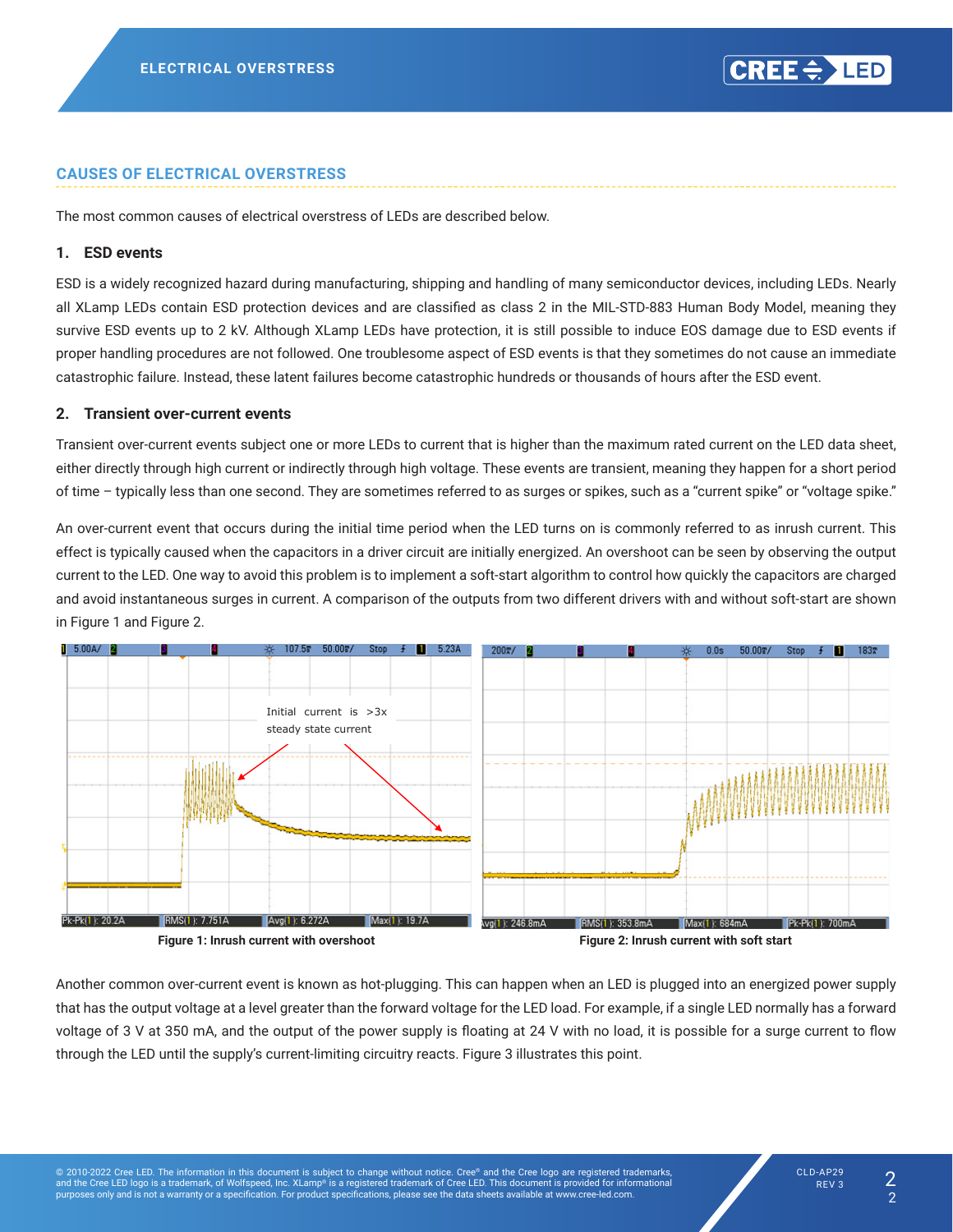<span id="page-2-0"></span>

<span id="page-2-1"></span>**Figure 3: Hot-plugging example** *Figure 3: Hot-plug example*

When selecting an off-the-shelf driver, it is important to check the specifications and verify the maximum output voltage and also check if it employs soft-start protection. In addition, it is a good idea to validate that the driver performs as specified by testing it thoroughly under various input and loading conditions. It is also important to make sure that robust connections are maintained between the driver and LED load. It is possible for connections to become intermittent due to mechanical vibration, thermal expansion/contraction or solder-joint fatigue. performs as specified by testing it thoroughly under various input and loading conditions. It is also important to make

#### **LED at currents above the ratio above the ratio above the ratio above the ratio above the ratio above the ratio**  $\sim$

An LED is over-driven when the current applied to the LED exceeds the LED's specified current rating. For example, the XLamp XP-G LED has a maximum continuous current rating of 1.5 A. In some cases for specific applications, it may be desirable to pulse the LED at currents above this rating. Because this is a design choice made for the LED driver circuit, this application note does not address protection methods for this type of overstress. A Cree LED application note, [Pulsed Over-Current Driving of XLamp LEDs: Information and](https://cree-led.com/media/documents/XLampPulsedCurrent.pdf
) [Cautions](https://cree-led.com/media/documents/XLampPulsedCurrent.pdf
), deals more specifically with this scenario. Cautions will not the forward voltage of the C United many other Leds on the market of a decision of the capable of the capable of capable of reverse voltage<br>The voltage of the voltage voltage voltage voltage voltage voltage voltage voltage voltage voltage voltage vol

#### **4. Reverse voltage** the forward voltage rating), it can cause permanent damage. Be sure to review the datasheet for each device to determine the reverse voltage and or current rating. If the information is not available in the datasheet, contact and  $\alpha$

Unlike many other LEDs on the market, most XLamp LEDs are capable of withstanding application of reverse voltage equal to the forward voltage of the device. In other words, if the LED load is connected with reverse polarity to a power supply with an output voltage less than or equal to the forward voltage of the LED load, the LED will not be damaged. If, however, the LED is subjected to higher levels of reverse voltage, i.e., greater than several times the forward voltage rating, the LED can be permanently damaged. Be sure to review the data sheet for each LED to determine its reverse voltage and/or current rating. If the information is not available in the data sheet, [contact](http://www.cree.com/support/contact-support) a Cree LED technical staff member for support.

### **EFFECTS OF ELECTRICAL OVERSTRESS ON XLAMP® LEDS**

#### **Latent failures**

Detecting damage to an LED subjected to EOS can be difficult. The damage is often not immediate and catastrophic and therefore goes undetected because the LED continues to produce light. However, changes to an LED's electrical parameters can be detected by measuring forward and reverse bias currents of the suspect LED. For example, a normal XLamp XP-E LED draws a reverse current of no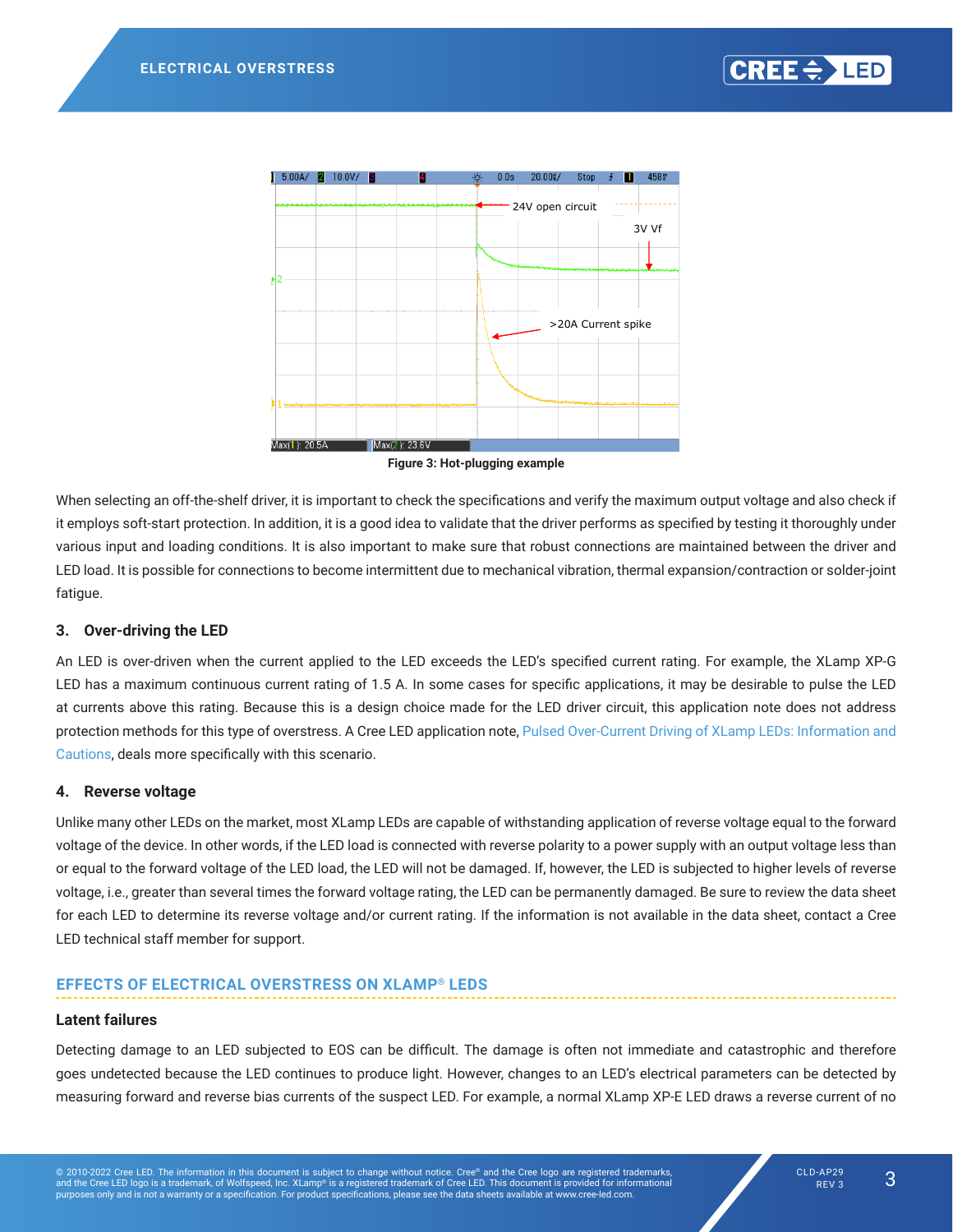<span id="page-3-0"></span>less than -3 μA at -10 V. An LED that has been damaged by EOS can become "leaky" and its reverse current will increase (in absolute terms). In other words, an XP-E LED would be considered "leaky" if the measured reverse current was -10 μA. Each XLamp LED device type has specific limits for reverse current. catastrophic and therefore goes undetected because the LED continues producing light. However, changes to the

#### **Catastrophic failures**  $E(\mathbf{C})$  and its reverse current will increase (in absolute terms). In other words, if the measured, if the measured will increase (in absolute terms). In other words, if the measured will be measured with  $\mathbf{C}$

Catastrophic failures are usually easy to detect because the LED no longer produces light, although in a large array, a single failed LED may not be noticed. Two common symptoms, described below, are observed on XLamp LEDs that have catastrophically failed due to an EOS event. These can be seen by inspecting the LED under magnification. Other symptoms are not easily seen unless the LED package is de-processed and the bare chip is examined under advanced analysis techniques.

#### **Damage near bond pads** catastrophical due to an EOS event. These can be seen by inspecting the LED under magnification. Other magnification. Other magnification. Other magnification. Other magnification. Other magnification. Other magnification. symptoms are not easily seen unless the LED package is de-processed and the bare chip is examined under advanced

When the EOS event is not severe, damage will be seen near the bond pads, as shown in [Figure 4.](#page-3-1) Normally LEDs that have failed in this manner will measure as a short circuit when tested with an ohmmeter or curve tracer. This is the most common EOS failure mode and the **Damage Near Bond Pads** reason that nearly all EOS failures fail in the short circuit mode.

<span id="page-3-1"></span>

**Figure 4: LED chip with damaged bond pads**

#### **CLASSES OF ELECTRICAL OVERSTRESS PROTECTION DEVICES** 5 below. This damage usually occurs as a burned wire or a broken wire. In addition, the EOS event can cause damage

There are two main categories of devices that help protect LEDs from electrical overstress: overvoltage protection and current limiting. The function of these devices is to absorb electrical energy that would otherwise be dissipated in the load and cause permanent damage. A third category is reverse voltage protection, which includes components such as barrier diodes that block current from flowing in the reverse direction if the load is connected backwards.  $\frac{1}{2}$ 

#### **Overvoltage protection devices**

Overvoltage protection devices are connected in parallel to the electronic load, as shown in [Figure 5](#page-4-0). These devices are designed so that they do not conduct current until a certain threshold voltage is reached. The two most common type of devices are metal-oxide varistors (MOV) and transient-voltage suppressors (TVS). Gas-discharge tubes (GDT) are also another frequently used type of voltage-suppression device, however these are normally used on the AC mains input and therefore are not within the scope of this document.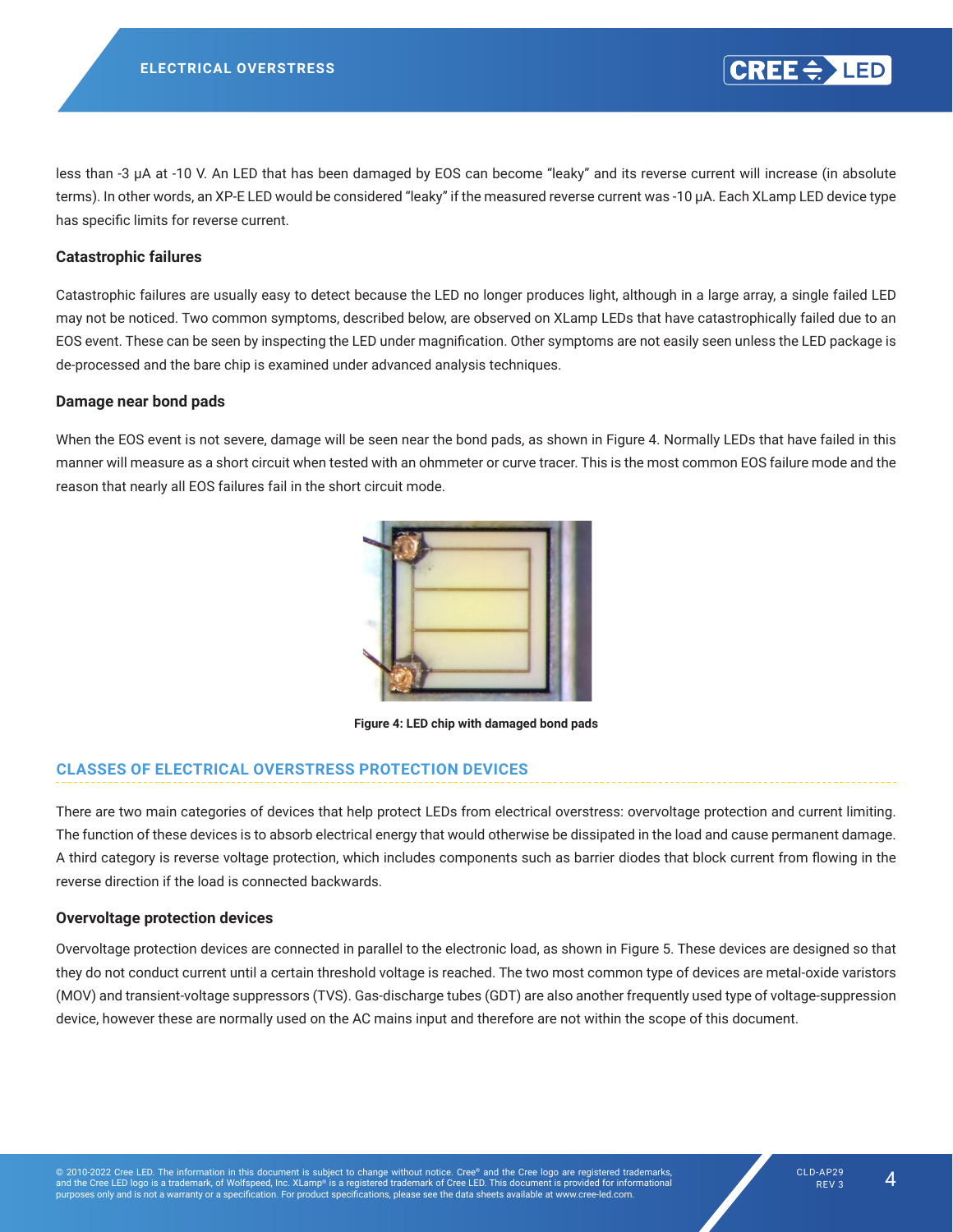<span id="page-4-0"></span>

are metal oxide varistors (MOV) and transient voltage suppressors (TVS). Gas discharge tubes (GDT) are also another



**Figure 5: Overvoltage protection in parallel with LED** 

MOVs are voltage‑dependent resistive devices that are designed to protect electronic loads from high-amplitude, short-duration voltage spikes. They are typically used on the input side of a driver circuit, but they can also be used on the output side.

<span id="page-4-1"></span>

Figure 6: MOV symbols have faster response times than MOVs; however, their clamping voltage ratings tend to be much lower than MOVs,

TVS devices are typically silicon-based diodes and may be unidirectional or bidirectional. TVS diodes also are used for fast transient events, including ESD events, and tend to have faster response times than MOVs, however their clamping voltage ratings tend to be much lower than those of MOVs, thus multiple devices may be required for longer chains of LEDs. [Figure 7](#page-4-1) shows the schematic symbol for a bidirectional device. *Figure 8: Symbol for Transient Voltage Suppressor* **Figure 7: TVS symbol**

Either type of device, MOV or TVS, can only protect against short-duration events. Longer-duration, higher-energy events will result in the device overheating and failing which will in turn lead to eventual EOS damage to the LED load. Also, these devices may not protect the for Formard voltage of the LEDs, but below the class voltage. Therefore it is important to specify these devices LEDs from overvoltage events that are above the forward voltage of the LEDs, but below the clamping voltage. Therefore it is important to specify these devices carefully.

### **Current-limiting devices**

Current-limiting devices are connected in series to the electronic equipment to be protected. As the name suggests, these devices are designed to hold the current flow to a specified limit or to break the circuit if a specified threshold limit is reached or exceeded.

Current-limiting devices are divided into two families: one-time devices and resettable devices. The most common type of one-time of one-time device is a fuse are more devices are more desirable for use  $\mathcal{H}_\text{L}$ device is a fuse. Resettable devices are more desirable for use with LEDs as they do not need to be replaced in the event of a fault. An ideal current-limiting device has minimal power dissipation when the current is below the threshold level.

#### **Table 1: Current-limiting device behavior**

| <b>Device</b>      | <b>Behavior</b>                                                                                                                                |
|--------------------|------------------------------------------------------------------------------------------------------------------------------------------------|
| One-time devices   | Create an open circuit during an EOS event. The device must be replaced to restore the circuit to its original condition.                      |
| Resettable devices | Change the resistance value during an EOS event. Removing the EOS or switching off the power supply restores the device to its original state. |

#### **Use of positive temperature coefficient resistors to limit current**

series with an LED array, as shown in [Figure 8,](#page-5-0) decreases the current to the LEDs in an over-current situation. Positive temperature coefficient (PTC) resistors, also called thermistors, are electrical devices that increase their resistance when temperature increases, either through the device's own power dissipation or by an increase in ambient temperature. A PTC device in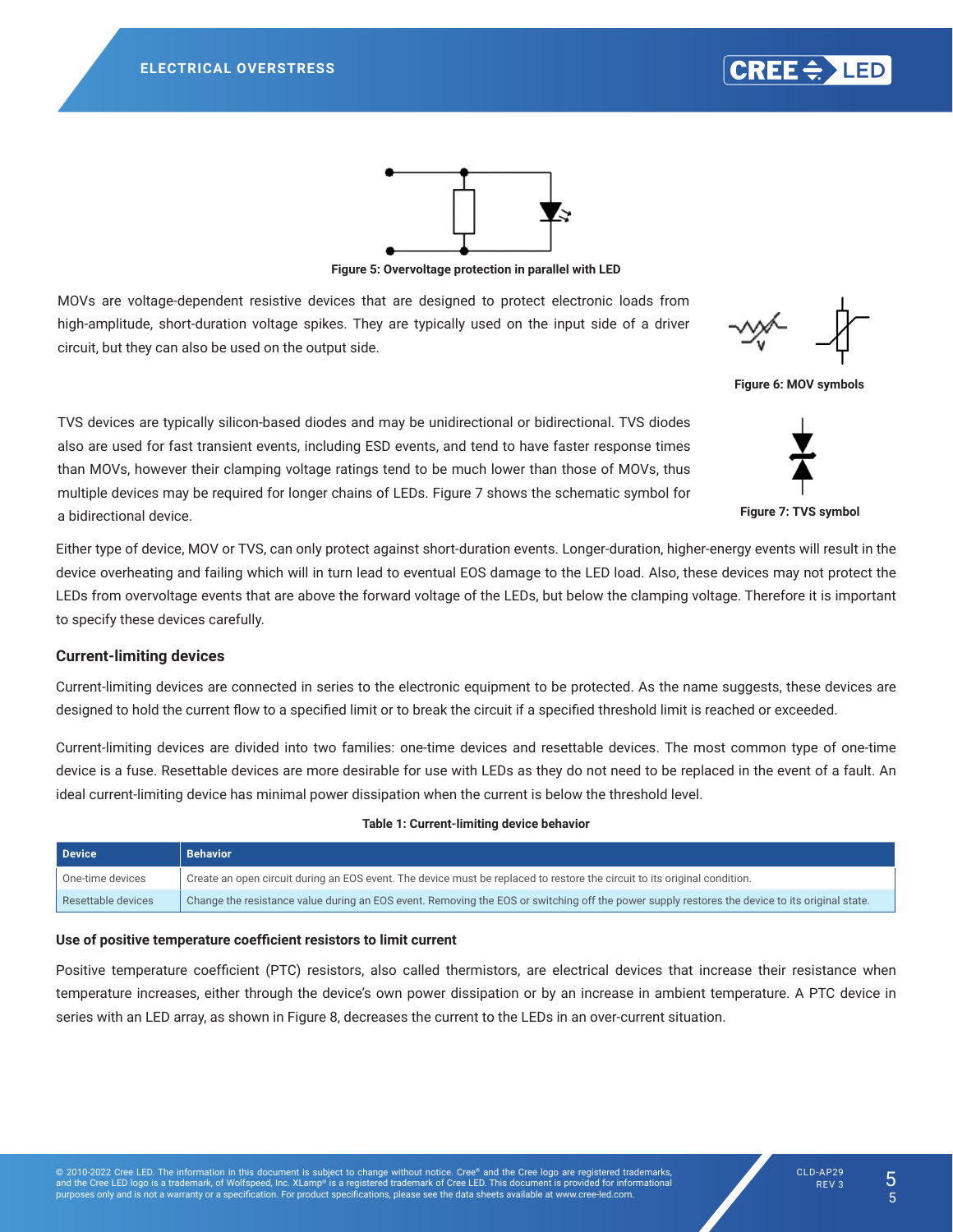<span id="page-5-0"></span>



**Figure 8: PTC resistor in series with LED**

The maximum voltage, maximum current and maximum ambient temperature of the LED array should be considered to help select the appropriate PTC device product family. Next, the rated current of the product family should be de-rated according to the maximum ambient temperature to select the specific product that will remain off under normal operating conditions.

Using PTC resistors for current limiting has challenges. PTC devices must warm up to provide over-current protection, which can take tens of milliseconds or longer before the resistance increases and begins to limit the flow of current. Second, once the device is warmed up, it will not provide protection again until it cools back down. Based on these challenges, the use of PTC resistors for over-current protection is most useful when the normal operating current is small relative to the maximum current of the LEDs used.

#### **Negative temperature coefficient resistors for inrush current protection**

Negative temperature coefficient (NTC) resistors provide passive inrush current protection. NTC resistors are complementary devices to PTC resistors. Their resistance will decrease as temperature increases. NTC resistors come in two basic classes: high resistance and low resistance. High-resistance devices are commonly used for performing thermal measurements. Low-resistance devices are commonly used for inrush-current protection. Specifically, during a power supply hot-plug or initial power-up, the NTC devices present a high resistance value that protects the LEDs from inrush current. After the device's transient time, the NTC resistor turns on and resistance becomes negligible.

[Figure 9](#page-5-1) shows an example of inrush current to a circuit without and with NTC device protection.



#### <span id="page-5-1"></span>**Figure 9: Inrush current example**

Using NTC resistors for passive inrush current protection presents challenges. Once the device has heated up, it requires a cool down period before it can effectively absorb subsequent over-current events. Next, the energy dissipation of an NTC resistor reduces the total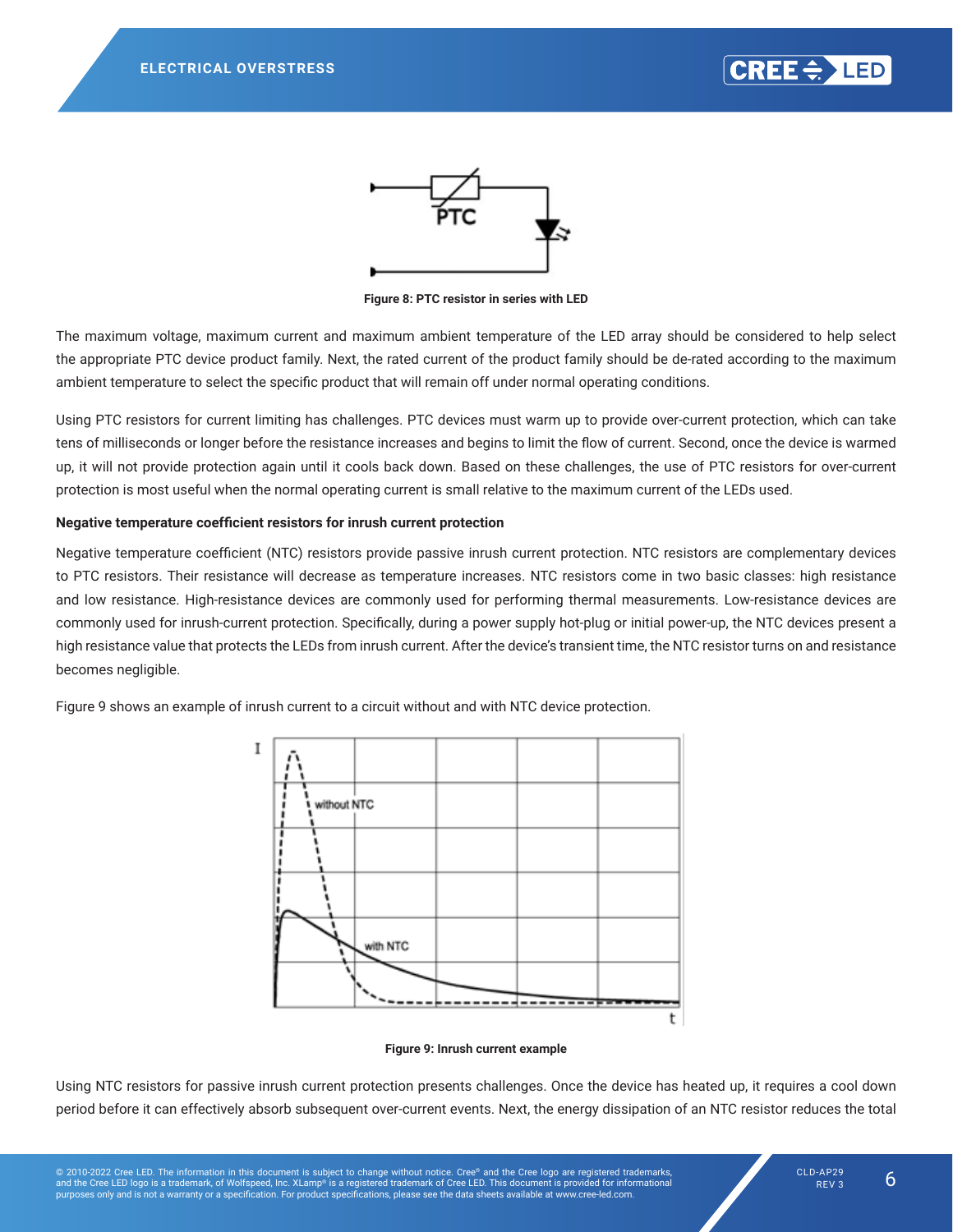efficiency of the LED fixture. The amount of energy loss through the NTC resistor depends on ambient temperature and drive current used, but this loss can be significant, especially at low ambient temperatures. The NTC resistor may be a good solution with many LEDs in series and with a maximum power-supply voltage not much greater than the maximum forward voltage of the LED array. **Reverse Voltage Protection**

#### **One of the easiest way to protection to protect an LED load from reverse voltage is by putting a barrier diode i**

.<br>One of the easiest ways to protect an LED load from reverse voltage is by putting a barrier diode in series. The reverse voltage rating of the diode should be greater than the maximum output voltage of the driver. A disadvantage of this approach is that additional power is dissipated in the diode. [Figure 10](#page-6-0) gives an example of an LED circuit with a Schottky diode, which has a lower forward-voltage drop than<br> a standard diode. be dissipated in the distribution of an example of an Europe of an example of an expression of the exemple pon<br>.

<span id="page-6-0"></span>

**Figure 10: Schottky barrier diode in LED circuit** *Figure 11: Schottky Barrier Diode in LED Circuit*

In most applications adding a barrier diode is not necessary.

## **Combination Devices Combination Devices**

A new class of device has been developed recently that combines a PTC resistor with an TVS in a single package. This type of device can provide over-current protection as well as overvoltage and reverse-voltage protection. An example is shown in [Figure 11.](#page-6-1)<sup>2</sup>



<span id="page-6-1"></span>**Figure 11: Combination protection device** 

### **ACTIVE PROTECTION CIRCUITS**

and not just at turn-on.

For power supplies with high maximum output voltages or with requirements for the highest possible efficacy, active over-current protection may be a better option than using passive devices. Active protection circuits have on-state resistance of just a few milliohms

© 2010-2022 Cree LED. The information in this document is subject to change without notice. Cree® and the Cree logo are registered trademarks,<br>and the Cree LED logo is a trademark, of Wolfspeed, Inc. XLamp® is a registered

 $CRE < \frac{1}{2}$  LED

<sup>2</sup> Image from Littlefuse®, PolyZen Polymer Enhanced Zener Diode Micro-Assemblies https://www.littelfuse.com/media?resourcetype=product-specifications&itemid=7bfbf502-9b5d-4d1f-9a83-1284e9d6af03&filename=littelfusepolyzen-zen056v230a16ls-product-specification addition, active protection can be effective against other transient events that could occur during continuous operation  $\mathcal{L}$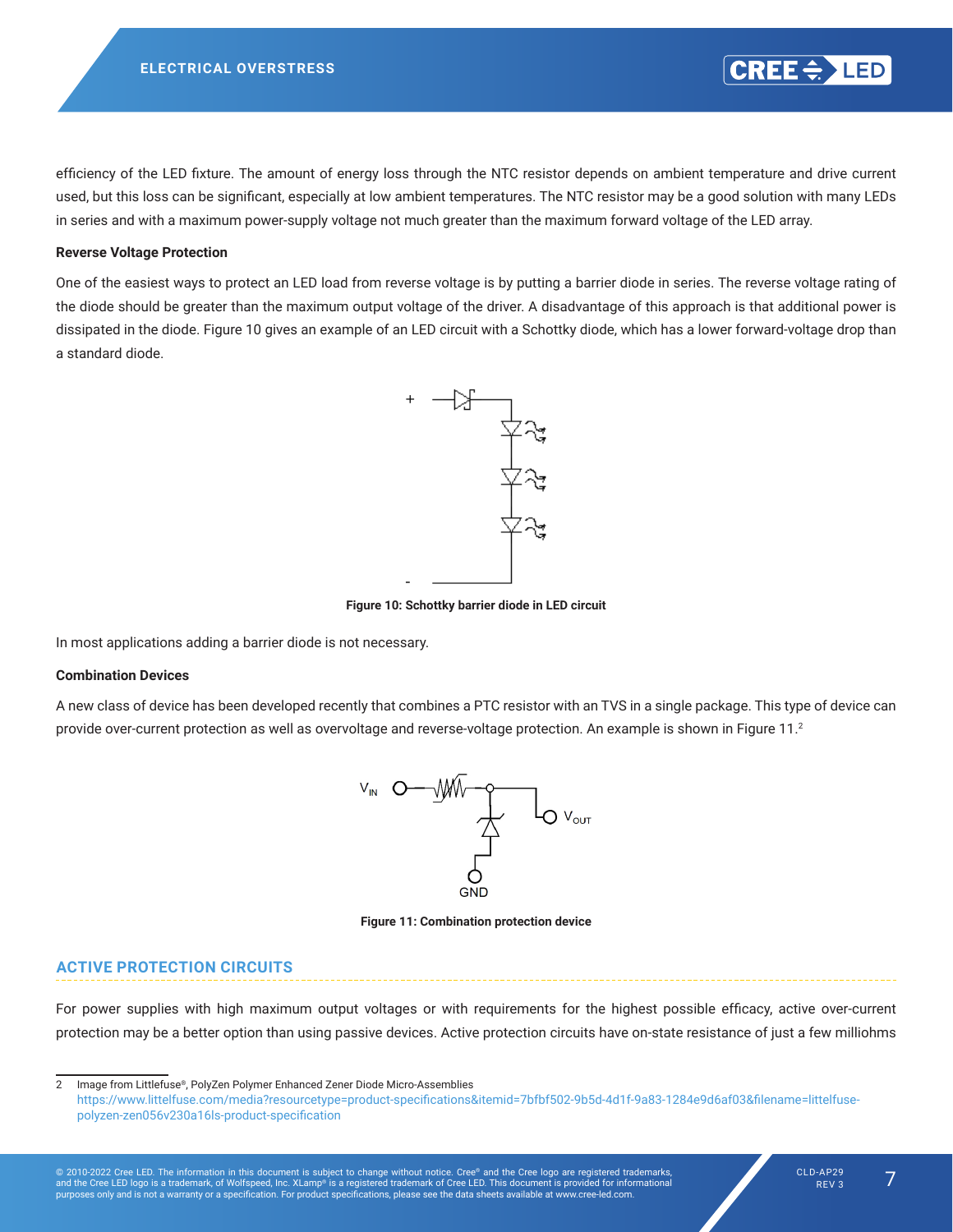<span id="page-7-0"></span>(instead of several ohms) and reset within milliseconds instead of minutes. In addition, active protection can be effective against other transient events that can occur during continuous operation and not just at turn-on.

One method of limiting current is known as fold-back. This involves implementing circuitry that detects when the threshold has been exceeded and then reduces the voltage to the load, which in turn reduces the current to the load, as shown in the curve in [Figure 12](#page-7-1). This technique is often used in linear power supplies.



**Figure 12: Fold-back current limiting** 

Another method, known as a crowbar circuit, involves using a thyristor device, such as a TRIAC or silicon-controlled rectifier (SCR). These circuits can be useful for high voltage loads. A crowbar circuit works by sensing a voltage that is above a certain threshold and activating a switching device, e.g., TRIAC or SCR, to shunt the current away from the load. This in turn activates a protection device such as a breaker or fuse.  $t_{\rm max}$ 

A third method involves using a PMOS transistor circuit such as the one in [Figure 13](#page-7-2). A sensing resistor is used with a control circuit that either turns off the PMOS transistor or controls its gate voltage to limit the flow of current.



<span id="page-7-2"></span><span id="page-7-1"></span>**Figure 13: Load switch circuit** *Figure 14: Load Switch Circuit*

The addition of a few components can be very effective in protecting the LED array from a large current spike due to inrush or hot-plugging. The huge increase in end-product reliability could easily justify the small additional cost for the components.

#### **CONCLUSION** -----------------

Proper design of a luminaire or lamp as a system is the key to making a successful product in the growing LED lighting market. Most product designers are aware of good thermal, optical and electrical design principles, but might not have considered adding protection market. Most product designers are aware of good thermal, optical and electrical design principles, but may not have